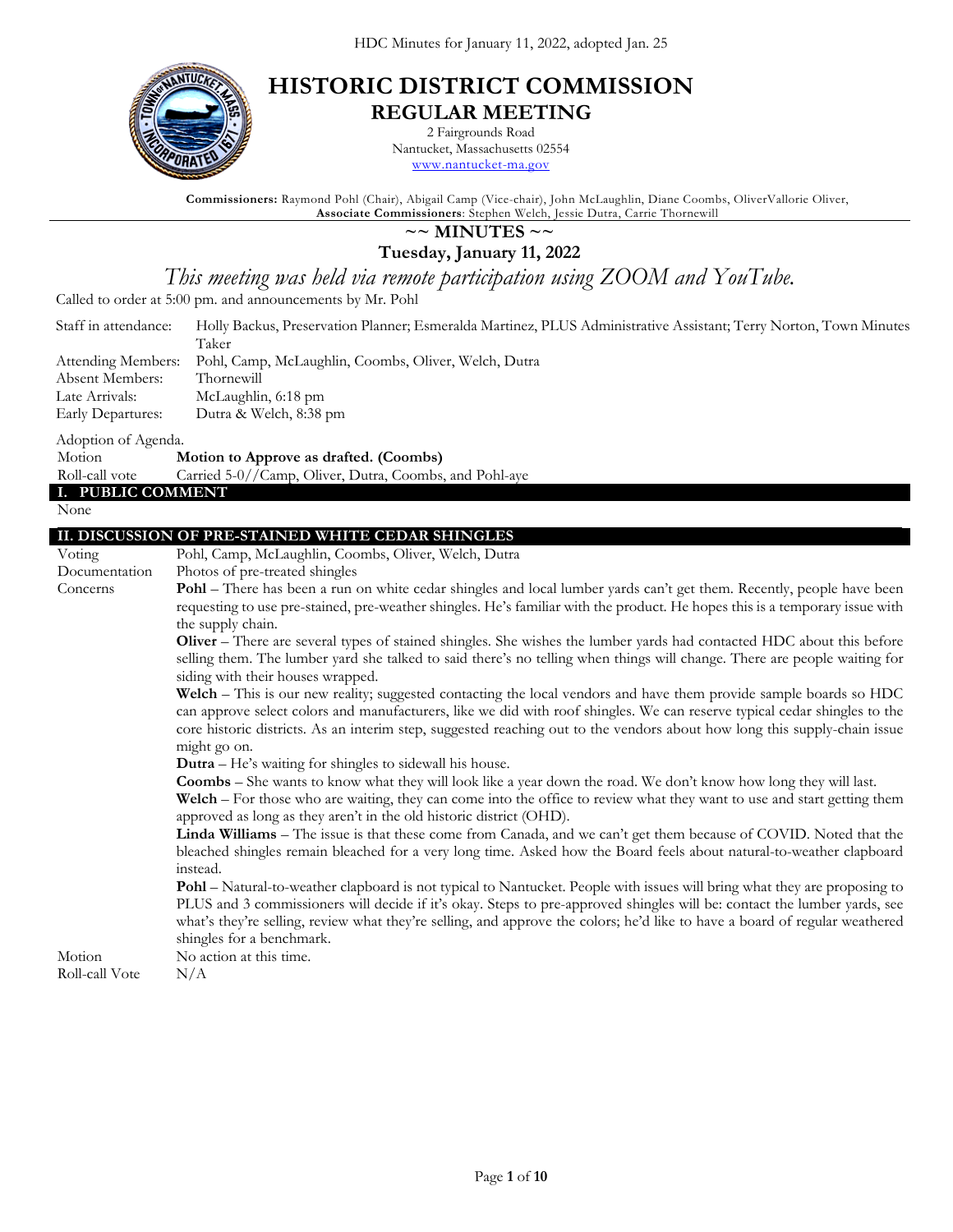#### HDC Minutes for January 11, 2022, adopted Jan. 25

| <b>III. CONSENTS</b>            |                                    |                                                                                        |                                                                                                |               |                      |
|---------------------------------|------------------------------------|----------------------------------------------------------------------------------------|------------------------------------------------------------------------------------------------|---------------|----------------------|
| <b>Property owner name</b>      |                                    | <b>Street Address</b>                                                                  | Scope of work                                                                                  | Map/Parcel    | <b>Agent</b>         |
| Delmark LP 12-5287<br>1.        |                                    | 10 Rugged Road                                                                         | Move off                                                                                       | 67/303        | Stephen Maury        |
| 2.                              | 81 Low Beach, LLC 12-5453          | 81 Low Beach Road                                                                      | Roof Replacement                                                                               | 75/30         | Ronan Bradley        |
| 3.<br>Greenleaf 12-5456         |                                    | 139 Surfside Road                                                                      | Addition & window changes                                                                      | 80/143.1      | <b>LINK</b>          |
| Duane Jones 12-5360<br>1.       |                                    | 21 Meader Street                                                                       | Fence                                                                                          | 42.2.3/44     | Val Oliver           |
| Pat Augustine 12-5419<br>2.     |                                    | 13 Woodbury Lane                                                                       | Hardscape revision                                                                             | 41/549        | Ahern, LLC           |
| Georgi Dimov 12-5383<br>3.      |                                    | 15B Greglen Avenue                                                                     | New shed                                                                                       | 68/187.1      | Georgi Dimov         |
| Georgi Dimov 12-5434<br>4.      |                                    | 3 Miles Court                                                                          | Addition                                                                                       | 68/187.2      | Georgi Dimov         |
| Galley West, LLC 12-5396<br>5.  |                                    | 1 Mothball Avenue                                                                      | Move on studio                                                                                 | 83/424        | <b>SMRD</b>          |
| Terrence Carden 12-5378<br>6.   |                                    | 7 Mayhew Drive                                                                         | Alterations                                                                                    | 92.4/209      | Permit Plus          |
| Hightide Partners 12-5446<br>7. |                                    | 8 Ackermuck Way lot 29                                                                 | Hardscape                                                                                      | 41/618        | Atlantic Landscaping |
| Tallat, LLC 12-5424<br>8.       |                                    | 14 Union Street                                                                        | New shed                                                                                       | 42.3.2/17     | Meerbergen Designs   |
| 9.                              | 4170 & Down, LLC 12-5416           | 107 Tom Nevers Road                                                                    | Hardscape                                                                                      | 91/26         | Ahern, LLC           |
| Peter Lisi 12-5407<br>10.       |                                    | 2 Flintlock Road                                                                       | Rev. 05-1012: domr & wndw                                                                      | 75/50         | Shelter 7            |
| Voting                          | Pohl, Camp, Coombs, Welch, Dutra   |                                                                                        |                                                                                                |               |                      |
| Alternates                      | None                               |                                                                                        |                                                                                                |               |                      |
| Recused                         | Oliver                             |                                                                                        |                                                                                                |               |                      |
| Documentation                   | None                               |                                                                                        |                                                                                                |               |                      |
| Representing                    | None                               |                                                                                        |                                                                                                |               |                      |
| Public                          | None                               |                                                                                        |                                                                                                |               |                      |
| Concerns                        | No concerns.                       |                                                                                        |                                                                                                |               |                      |
| Motion                          | Motion to Approve. (Camp)          |                                                                                        |                                                                                                |               |                      |
| Roll-call Vote                  |                                    | Carried 5-0//Coombs, Dutra, Welch, Camp, and Pohl-aye                                  |                                                                                                | Certificate # | HDC2021-(as noted)   |
|                                 | <b>IV. CONSENT WITH CONDITIONS</b> |                                                                                        |                                                                                                |               |                      |
| Property owner name             |                                    | <b>Street Address</b>                                                                  | Scope of work                                                                                  | Map/Parcel    | Agent                |
| 1.                              | Koyote Realty Trust 12-5472        | 4 Hickory Meadow Ln                                                                    | Roof walk                                                                                      | 41/900        | Linda Williams       |
|                                 | Decrease width to 14'              |                                                                                        |                                                                                                |               |                      |
|                                 |                                    |                                                                                        |                                                                                                |               |                      |
|                                 |                                    |                                                                                        |                                                                                                |               |                      |
| Voting                          | Pohl, Camp, Coombs, Oliver, Dutra  |                                                                                        |                                                                                                |               |                      |
| Alternates                      | Welch                              |                                                                                        |                                                                                                |               |                      |
| Recused                         | None                               |                                                                                        |                                                                                                |               |                      |
| Documentation                   | None                               |                                                                                        |                                                                                                |               |                      |
| Representing                    | None                               |                                                                                        |                                                                                                |               |                      |
| Public                          | None                               |                                                                                        |                                                                                                |               |                      |
| Concerns                        | No additional concerns.            |                                                                                        |                                                                                                |               |                      |
| Motion                          |                                    | Motion to Approve through staff per noted conditions. (Coombs)                         |                                                                                                |               |                      |
| Roll-call Vote                  |                                    | Carried 5-0//Oliver, Camp, Dutra, Coombs, and Pohl-aye                                 |                                                                                                | Certificate # | HDC2021-12-5472      |
|                                 | <b>V. NEW BUSINESS 12/07/2021</b>  |                                                                                        |                                                                                                |               |                      |
| Property owner name             |                                    | <b>Street Address</b>                                                                  | Scope of work                                                                                  | Map/Parcel    | <b>Agent</b>         |
| Rose R.T. 11-5107 (OB)<br>1.    |                                    | 28 India Street                                                                        | Spa                                                                                            | 42.3.4/8      | Jardins Int.         |
| Voting                          | Camp (acting chair, Coombs, Welch  |                                                                                        |                                                                                                |               |                      |
| Alternates                      | None                               |                                                                                        |                                                                                                |               |                      |
| Recused                         | Pohl                               |                                                                                        |                                                                                                |               |                      |
| Documentation                   |                                    |                                                                                        | Architectural elevation plans, site plan, photos, historical documents, and advisory comments. |               |                      |
| Representing                    |                                    | Elisabeth O'Rourke, Jardins International                                              |                                                                                                |               |                      |
|                                 | Lisa Botticelli, Botticelli & Pohl |                                                                                        |                                                                                                |               |                      |
| Public                          | None                               |                                                                                        |                                                                                                |               |                      |
| Concerns (5:23)                 |                                    | Discussion about whether or not to move forward with a 3-person board.                 |                                                                                                |               |                      |
|                                 |                                    | O'Rourke – Asked this be held for next week and a full board.                          |                                                                                                |               |                      |
|                                 | Not opened at this time.           |                                                                                        |                                                                                                |               |                      |
| Motion<br>Roll-call Vote        |                                    | Motion to Hold for a fuller Board. (Welch)<br>Carried 3-0//Welch, Coombs, and Camp-aye |                                                                                                | Certificate # | HDC2021-11-5107      |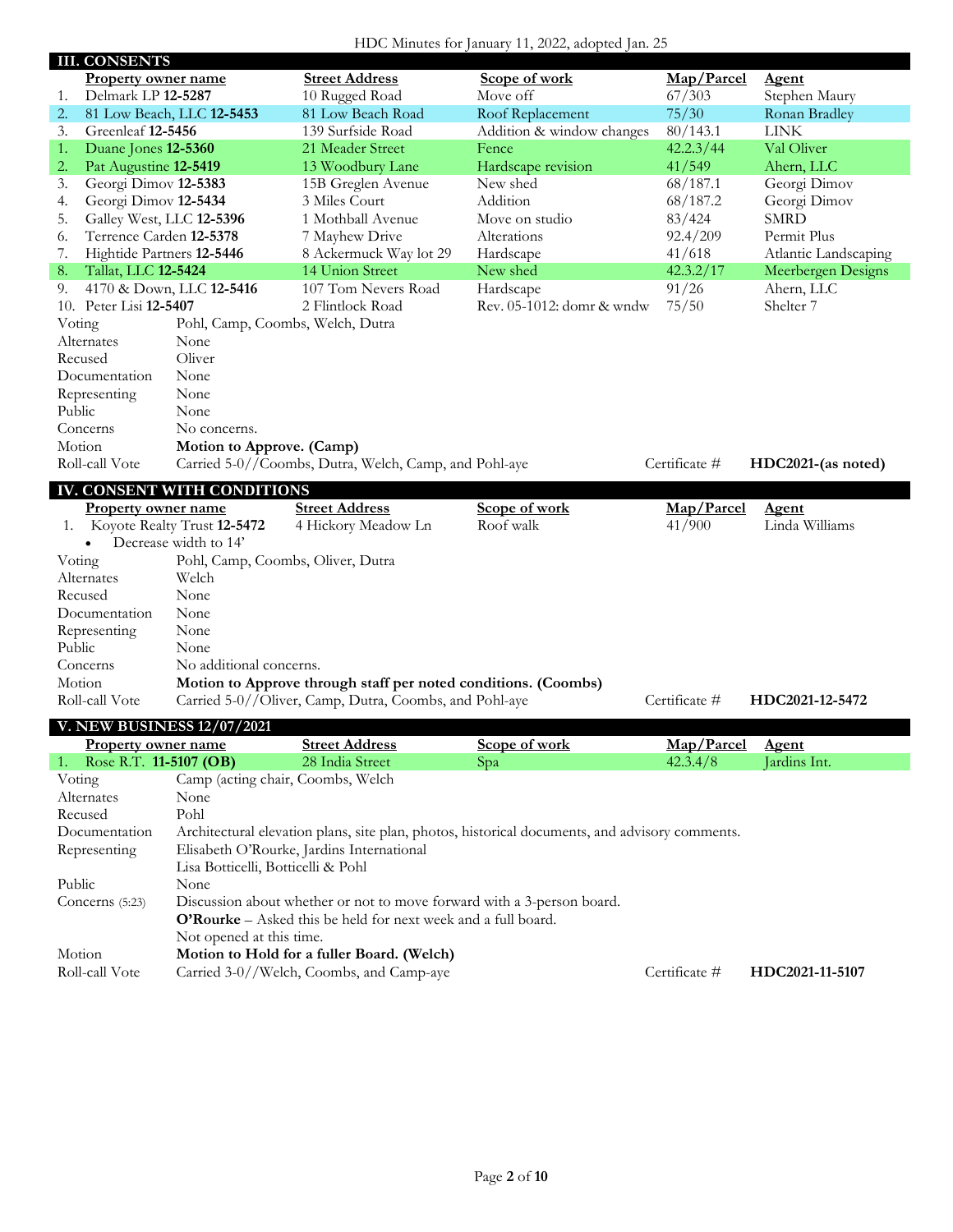### HDC Minutes for January 11, 2022, adopted Jan. 25

| 2. Anthony Noto 11-5270 |                               | 10 Lincoln Avenue                                                  | HDC Minutes for January 11, 2022, adopted Jan. 25<br>Addition & renovation                                                             | 30/184        | Emeritus |
|-------------------------|-------------------------------|--------------------------------------------------------------------|----------------------------------------------------------------------------------------------------------------------------------------|---------------|----------|
| Voting                  |                               | Pohl, Camp, Coombs, Oliver, Dutra                                  |                                                                                                                                        |               |          |
| Alternates              | Welch                         |                                                                    |                                                                                                                                        |               |          |
| Recused                 | None                          |                                                                    |                                                                                                                                        |               |          |
| Documentation           |                               |                                                                    | Architectural elevation plans, site plan, photos, historical documents, and advisory comments.                                         |               |          |
| Representing            |                               | Matt MacEachern, Emeritus Development                              |                                                                                                                                        |               |          |
| Public                  |                               | Nina Pickering-Cook, Anderson Kreiger, for 11 & 13 Lincoln Avenue  |                                                                                                                                        |               |          |
|                         | Linda Williams                |                                                                    |                                                                                                                                        |               |          |
| Concerns $(5:29)$       |                               | moving 15' closer to Lincoln Avenue.                               | MacEachern – Presented project; circa 1902; currently elevated about 3' out of the ground and that will be maintained;                 |               |          |
|                         |                               |                                                                    | Backus – Confirmed circa 1902. Requests a window survey and the age of the chimney proposed for removal.                               |               |          |
|                         |                               |                                                                    | Read HSAB comments: It would be helpful to see other options for the new front dormers, such as shallower gable roof                   |               |          |
|                         |                               |                                                                    | pitches, or hipped roof dormers with taller windows. The new front balcony railing might fit in better with shingled sides             |               |          |
|                         |                               |                                                                    | and a short return with a blustered front opening; this would complement the shingled columns next to the blustered rail               |               |          |
|                         |                               |                                                                    | below. The 15-light French doors on the front balcony should be changed to 12 lights with lower panel. The 5-unit French               |               |          |
|                         |                               |                                                                    | door facing east should be changed to a combination of windows and doors with 12 lights. The 6-unit French doors on                    |               |          |
|                         |                               |                                                                    | the south should also be changed to a combination of windows and doors. The original house had a chimney on the front;                 |               |          |
|                         |                               |                                                                    | it would be nice if that returned. HSAB would like to review further revisions                                                         |               |          |
|                         |                               |                                                                    | Coombs - This house needs a chimney. Agrees about too many French doors and being 12-lights with kick panels. Agrees                   |               |          |
|                         |                               |                                                                    | revisions should go back to HSAB. Gable dormers over the front door should be changed; they don't go with the rest of                  |               |          |
|                         | the house.                    |                                                                    |                                                                                                                                        |               |          |
|                         |                               |                                                                    | <b>Camp</b> – She agrees about the gable dormers on the front; they don't add to this building. Likes the eye-brow windows on          |               |          |
|                         |                               |                                                                    | the side. West elevation, she likes the middle 3 <sup>rd</sup> -floor window; that might work instead of the dormers. South elevation, |               |          |
|                         |                               |                                                                    | the French doors feel very tall; reduce their height and add a kick panel. North elevation, she likes the thick shingled               |               |          |
|                         | columns on the porch.         |                                                                    |                                                                                                                                        |               |          |
|                         |                               |                                                                    | Oliver – Agrees with HSAB. The front gable dormers have a very steep pitch. Agrees the front balcony railing should be                 |               |          |
|                         |                               |                                                                    | shingled. The bank of doors on the south are nano-doors; the doors on east elevation should not be those.                              |               |          |
|                         |                               |                                                                    | <b>Dutra</b> – North elevation, agrees about shingled railings; okay with the dormers but it looks nice as is; maybe the shed          |               |          |
|                         |                               |                                                                    | dormers could be taller with larger windows. It would be nice to have the south elevation chimney back. West elevation,                |               |          |
|                         |                               | adding the window to the 2 <sup>nd</sup> -floor window would help. |                                                                                                                                        |               |          |
|                         |                               |                                                                    | Pickering-Cook - The entire building is being moved closer to Lincoln Avenue; there's been no discussion of that. It is                |               |          |
|                         |                               |                                                                    | currently 37' tall so that height will become more impactful for the abutters if moved forward; also, it's moving off its              |               |          |
|                         | historic location.            |                                                                    |                                                                                                                                        |               |          |
|                         |                               |                                                                    | Williams - She grew up in this building and knows every inch of this house. The prior owner was a good steward of the                  |               |          |
|                         |                               |                                                                    | building. This has a magnificent setting; the proposed driveway will impact that setting by having parked cars in front.               |               |          |
|                         |                               |                                                                    | Moving it is inappropriate. The gable dormers on the front of a gambrel are inappropriate. Every side is 100% visible. The             |               |          |
|                         |                               |                                                                    | decking has never been a shingled rail. Suggested a viewing. Concerned that adding the deck over the front door will throw             |               |          |
|                         | off the historic façade.      |                                                                    | Pohl – Feels shingling the deck over the front door is awkward because the posts are very formal. Doesn't like any of the              |               |          |
|                         |                               |                                                                    | nano-walls. When the house at 12 Lincoln moved forward, the argument was it would be no more forward than this house;                  |               |          |
|                         |                               |                                                                    | now they want to move this forward. He's opposed to moving this forward at all. The 2 <sup>nd</sup> curb cut on the front would        |               |          |
|                         | mar the beautiful front lawn. |                                                                    |                                                                                                                                        |               |          |
| Motion                  |                               |                                                                    | Motion to View and Hold and to go back to HSAB for review. (Coombs)                                                                    |               |          |
| Roll-call Vote          |                               | Carried 5-0//Camp, Oliver, Dutra, Coombs, and Pohl-aye             |                                                                                                                                        | Certificate # |          |
|                         |                               |                                                                    |                                                                                                                                        |               |          |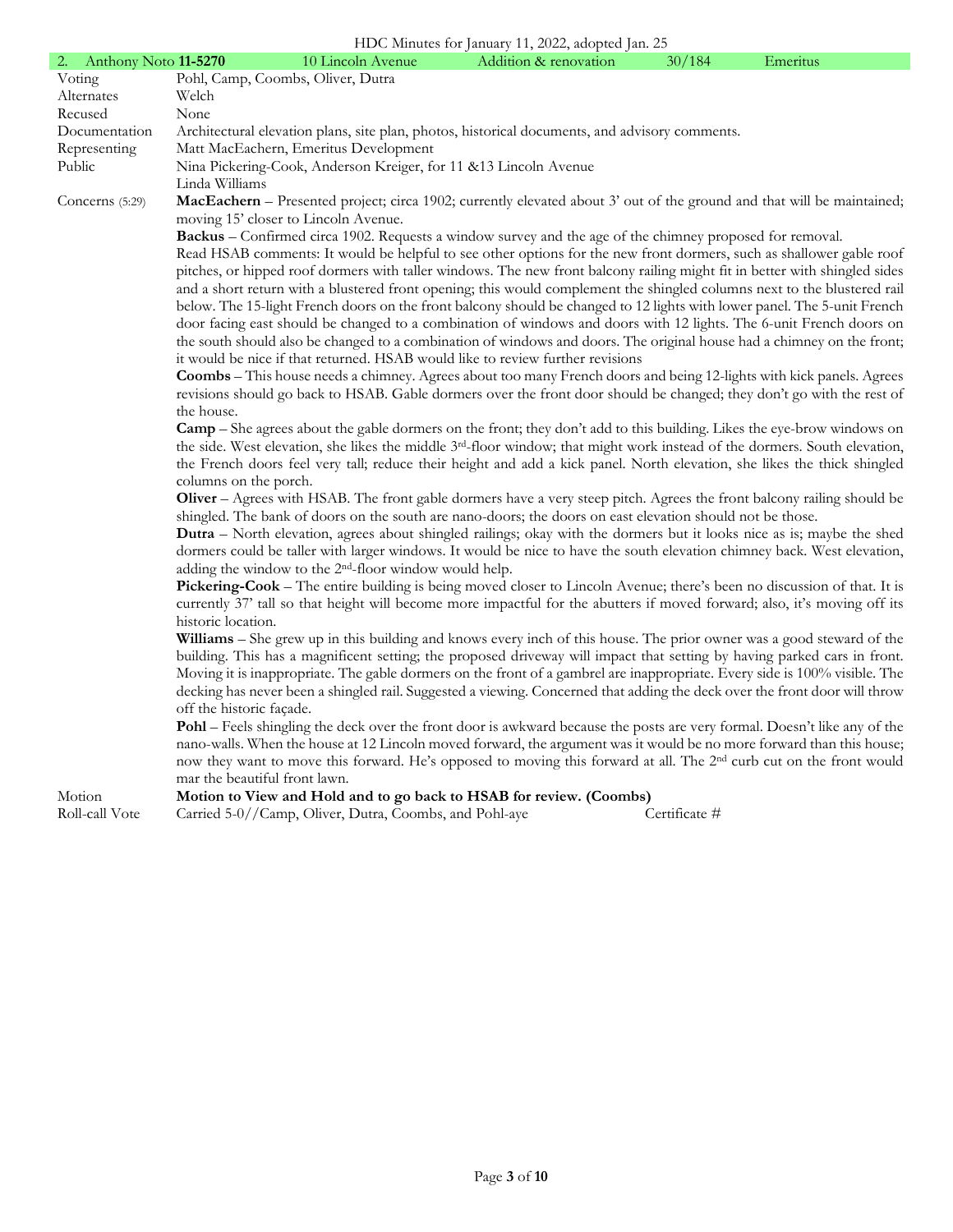|  | HDC Minutes for January 11, 2022, adopted Jan. 25 |
|--|---------------------------------------------------|
|--|---------------------------------------------------|

| 3. 450 Green Park LLC 11-5272 |                                      | 2 Stone Alley                                                 | THE Minutes for January 11, 2022, adopted Jan. 25<br>Adtn/Alter/foundation                                                                   | 42.3.1/102    | Emeritus |
|-------------------------------|--------------------------------------|---------------------------------------------------------------|----------------------------------------------------------------------------------------------------------------------------------------------|---------------|----------|
| Voting                        | Pohl, Camp, Coombs, Oliver, Welch    |                                                               |                                                                                                                                              |               |          |
| Alternates                    | Dutra                                |                                                               |                                                                                                                                              |               |          |
| Recused                       | None                                 |                                                               |                                                                                                                                              |               |          |
| Documentation                 |                                      |                                                               | Architectural elevation plans, site plan, photos, historical documents, and advisory comments.                                               |               |          |
| Representing                  |                                      | Matt MacEachern, Emeritus Development                         |                                                                                                                                              |               |          |
|                               |                                      |                                                               |                                                                                                                                              |               |          |
| Public                        | Linda Williams, for Virginia Andrews |                                                               |                                                                                                                                              |               |          |
|                               | Virginia Andrews, 1 Stone Alley      |                                                               |                                                                                                                                              |               |          |
| Concerns (6:00)               |                                      |                                                               | MacEachern - Presented project. He reached out to Ms. Andrew's counsel to understand her concerns with the previous                          |               |          |
|                               |                                      |                                                               | submission and he addressed those. South elevation isn't highly visible.                                                                     |               |          |
|                               |                                      |                                                               | Backus – There are multiple references to this structure which are incorrect. Constructed as a barn circa 1853; circa 1871                   |               |          |
|                               |                                      | it was converted to a home by Elisa Codd, a female architect. |                                                                                                                                              |               |          |
|                               |                                      |                                                               | Read HSAB comments: The proposed additions are still much too massive for the scale of this house. The rear ridge is at                      |               |          |
|                               |                                      |                                                               | the same height as the existing main ridge and needs to drop; the stepped addition beyond that should be changed to a                        |               |          |
|                               |                                      |                                                               | one-story element or eliminated entirely. There is too much building attached to the back of this relatively modest home.                    |               |          |
|                               |                                      |                                                               | The existing glassed-in porch is visible from Stone Alley and Union Street; it is an important character defining element                    |               |          |
|                               |                                      |                                                               | and should be retained. The existing exterior chimney should also be retained. The proposed drawings should show the                         |               |          |
|                               |                                      |                                                               | proposed grade changes. The HDC and HSAB have been very clear from the start that any additions to this house need                           |               |          |
|                               |                                      |                                                               | to be sensitively designed to complement the scale of the existing house. HSAB would like to review further revisions.                       |               |          |
|                               |                                      |                                                               | Williams - She provided a very detailed history on this structure. There have been consistent concerns about this                            |               |          |
|                               |                                      |                                                               | extending down the hill and being tall. It is completely visible from Union Street and Stone Alley and Orange Street. This                   |               |          |
|                               |                                      |                                                               | is a better design, but it still looms over Union Street and obliterates the view of the historic structure and those elements               |               |          |
|                               | critical to its unique design.       |                                                               |                                                                                                                                              |               |          |
|                               |                                      |                                                               | Andrews - Agrees with HSAB. We haven't thought about the representation that there is a lack of lawn; that isn't true.                       |               |          |
|                               |                                      |                                                               | There is a parking area off Stone Alley; eliminating that is not a good idea.                                                                |               |          |
|                               |                                      |                                                               | <b>Oliver</b> – She's looked closely at this and the past iterations. To her this is fairly similar to those and reads as a single plane     |               |          |
|                               |                                      |                                                               | along Stone Alley. Agrees the new section should have some element to separate it from the original, but not sure the                        |               |          |
|                               |                                      |                                                               | exposed rafter tails are appropriate with this style. The building should step down the hill; additions should be smaller in                 |               |          |
|                               |                                      |                                                               | height and scale. Site and setting should help set standards of simplicity and unintrusiveness. This is very visible, and the                |               |          |
|                               |                                      |                                                               | north elevation would dwarf Stone Alley. Suggested a hyphen massing then add on, that would make the existing more                           |               |          |
|                               |                                      | prominent; an alternative is a separate structure.            |                                                                                                                                              |               |          |
|                               |                                      |                                                               | <b>Camp</b> – Agrees the addition should be subordinate and the roof ridge dropped then telescope back. Liked the prior idea                 |               |          |
|                               |                                      |                                                               | of ending in a sunroom. This doesn't go with the nature of the hill. The chimney should remain.                                              |               |          |
|                               |                                      |                                                               | <b>Coombs</b> – The addition is $2/3$ <sup>rd</sup> larger than the original house. It needs to drop with the grade going south; we've asked |               |          |
|                               |                                      |                                                               | for that on every iteration. This proposal is too large for Stone Alley. The history of this structure should be maintained.                 |               |          |
|                               |                                      |                                                               | North elevation, the 30'5" at the lower ridge is excessive; all the sections need to drop down. The addition windows should                  |               |          |
|                               |                                      |                                                               | be 6-over-6 to match the existing; also, the ridge is very long before it drops. The addition should run parallel with Union                 |               |          |
|                               |                                      |                                                               | Street, not perpendicular. There needs to be a split of at least 3' between the ridge height of the original and the first                   |               |          |
|                               |                                      | addition with the second addition dropping further.           |                                                                                                                                              |               |          |
|                               |                                      |                                                               | Welch - He supports subservient massing with distinctiveness between the old and new. This is an unconventional design;                      |               |          |
|                               |                                      |                                                               | inspiration should come from that and the immediate surrounding area to be sensitive to this hillside. This should flow                      |               |          |
|                               | down the hill away from Stone Alley. |                                                               |                                                                                                                                              |               |          |
|                               |                                      |                                                               | Pohl – East elevation, there is plenty of room to move the addition farther south away from Stone Alley without impacting                    |               |          |
|                               |                                      |                                                               | the view if the owner's other house. The south elevation has a richness to its design that humanizes it. The north elevation                 |               |          |
|                               |                                      |                                                               | is 3 flat planes very close to Stone Alley. Take some of the good stuff from the south side to give the north side a human                   |               |          |
|                               |                                      |                                                               | face. Agrees with HSAB and that the right answer is to extend laterally working with the grade.                                              |               |          |
| Motion                        |                                      | Motion to Hold for revisions and to go back to HSAB. (Camp)   |                                                                                                                                              |               |          |
| Roll-call Vote                |                                      | Carried 5-0//Oliver, Coombs, Welch, Camp, and Pohl-aye        |                                                                                                                                              | Certificate # |          |
|                               |                                      |                                                               |                                                                                                                                              |               |          |
|                               |                                      |                                                               |                                                                                                                                              |               |          |
|                               |                                      |                                                               |                                                                                                                                              |               |          |
|                               |                                      |                                                               |                                                                                                                                              |               |          |
|                               |                                      |                                                               |                                                                                                                                              |               |          |
|                               |                                      |                                                               |                                                                                                                                              |               |          |
|                               |                                      |                                                               |                                                                                                                                              |               |          |
|                               |                                      |                                                               |                                                                                                                                              |               |          |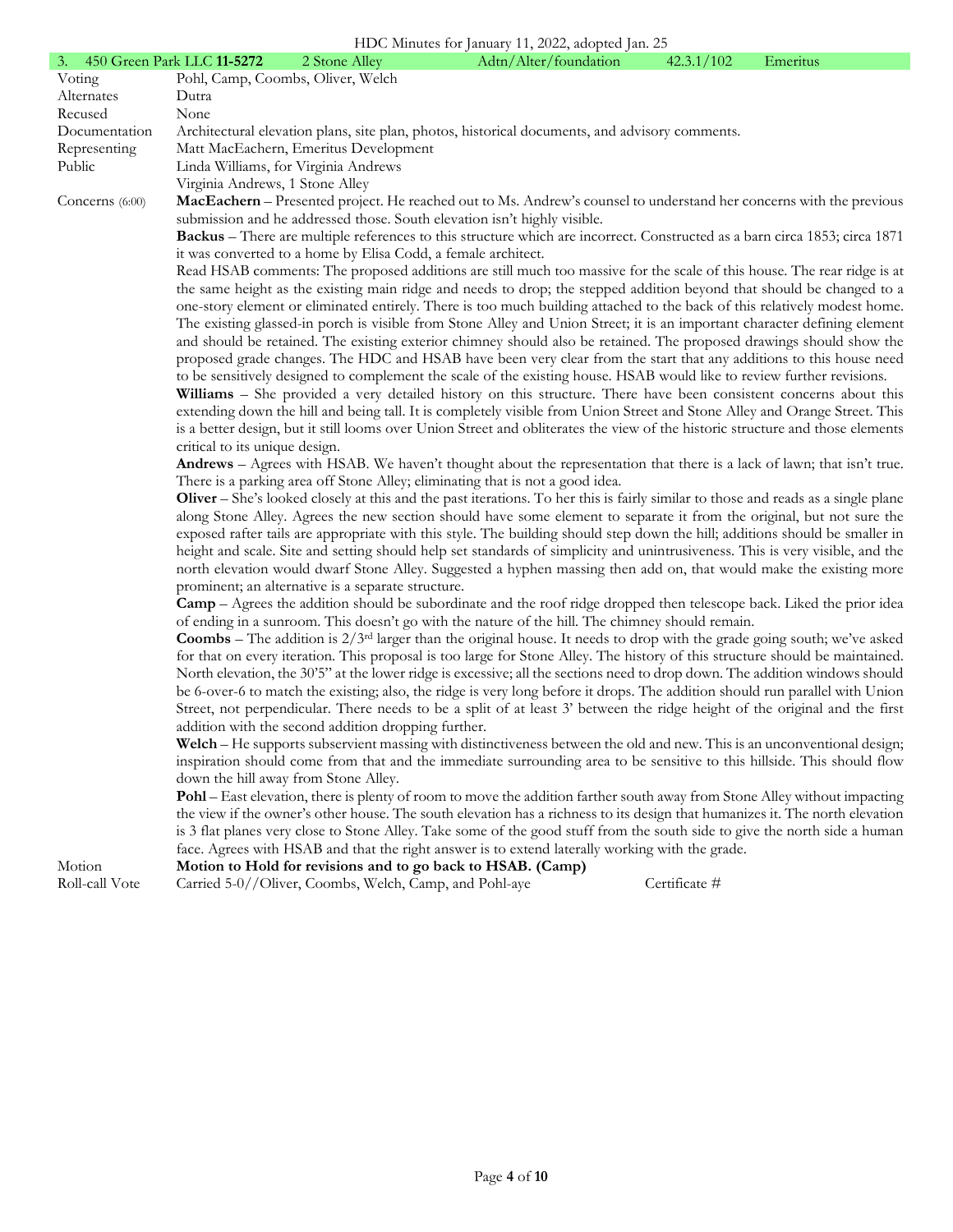#### HDC Minutes for January 11, 2022, adopted Jan. 25

**VI. OLD BUSINESS 12/14/2021**

| VI. ULD DUSINESS 12/14/2021<br><b>Property owner name</b> |                                 | <b>Street Address</b>                                                                                    | Scope of work | Map/Parcel<br><b>Agent</b>                                                                                                                                                                                                                                |  |
|-----------------------------------------------------------|---------------------------------|----------------------------------------------------------------------------------------------------------|---------------|-----------------------------------------------------------------------------------------------------------------------------------------------------------------------------------------------------------------------------------------------------------|--|
| 1. Rich Gillis                                            |                                 | 38 Prospect Street Lot 29                                                                                | Hardscape     | Linda Williams                                                                                                                                                                                                                                            |  |
| Voting                                                    | Pohl, Camp, McLaughlin, Coombs, |                                                                                                          |               |                                                                                                                                                                                                                                                           |  |
| Alternates                                                | Welch, Dutra                    |                                                                                                          |               |                                                                                                                                                                                                                                                           |  |
| Recused                                                   | None                            |                                                                                                          |               |                                                                                                                                                                                                                                                           |  |
| Documentation<br>Representing                             | Linda Williams                  |                                                                                                          |               | Architectural elevation plans, site plan, photos, correspondence, historic documentation, and advisory comments                                                                                                                                           |  |
|                                                           | Rich Gillis, owner              |                                                                                                          |               |                                                                                                                                                                                                                                                           |  |
| Public                                                    |                                 | Anne Dewez, 5 Mill Street for Mill Street neighborhood area group.                                       |               |                                                                                                                                                                                                                                                           |  |
|                                                           |                                 | Zach Stuppy, 38 Prospect Street Lots 27 & 27 B                                                           |               |                                                                                                                                                                                                                                                           |  |
|                                                           | Ann Davis, 15 Mill Street       |                                                                                                          |               |                                                                                                                                                                                                                                                           |  |
|                                                           | Pat Beilman, 17 Mill Street     |                                                                                                          |               |                                                                                                                                                                                                                                                           |  |
|                                                           | Joan Taylor, 16 Mill Street     |                                                                                                          |               |                                                                                                                                                                                                                                                           |  |
| Concerns (6:35)                                           |                                 | a rural area; no rural character exists since the land was subdivided and cleared.                       |               | Williams - Reviewed changes made per previous concerns. Received 2 emails in favor of this project. This is not longer                                                                                                                                    |  |
|                                                           |                                 |                                                                                                          |               | Backus - Read HSAB comments 12/20: This section of Prospect Street currently has a relatively rural character, especially                                                                                                                                 |  |
|                                                           |                                 |                                                                                                          |               | compared to the section of Prospect closer to Milk Street. This property, along with the old Mueller property, frame the                                                                                                                                  |  |
|                                                           |                                 |                                                                                                          |               | entrance from Prospect Street onto North Mill Street, and both currently have a somewhat naturalized appearance with a                                                                                                                                    |  |
|                                                           |                                 |                                                                                                          |               | variety of different plant species. These plants are fairly tall and help screen the new development form Prospect Street.                                                                                                                                |  |
|                                                           |                                 |                                                                                                          |               | The proposed landscape plans would drastically change that rural character to a much more formal setting. The                                                                                                                                             |  |
|                                                           |                                 |                                                                                                          |               | landscaping for this new development should look to the existing character of that area for direction. Privet hedges and<br>formal walkways are more suited to the smaller lots and density closer to Town. Encircling this entire property (and all      |  |
|                                                           |                                 |                                                                                                          |               | the other new lots) with privet hedge would create a suburban look not appropriate for this neighborhood. The hedges                                                                                                                                      |  |
|                                                           |                                 |                                                                                                          |               | should be eliminated. The bluestone walkways and patio should be changed to an irregular shaped stone of natural color.                                                                                                                                   |  |
|                                                           |                                 |                                                                                                          |               | The stone walls should be eliminated and replaced with a natural berm. The evergreen hedge and the 5&1 fence connecting                                                                                                                                   |  |
|                                                           |                                 |                                                                                                          |               | the two buildings are too formal and should have a more rural appearance. Hopefully the pressure treated retaining wall                                                                                                                                   |  |
|                                                           |                                 |                                                                                                          |               | in back won't be visible, but if it is, it should be faced with natural wood or stone. The area on the Prospect Street side of<br>the guest house should not be lawn and become dense naturalized vegetation to help buffer the close proximity of the    |  |
|                                                           |                                 |                                                                                                          |               | structure to the street. Any new screening should be done with less formal planting clusters rather than rigid linear                                                                                                                                     |  |
|                                                           |                                 |                                                                                                          |               | plantings. The Belgian block apron should be changed to cobblestone. HSAB would like to review further revisions.                                                                                                                                         |  |
|                                                           |                                 | Read email dated 1/6 from Ann Dewez. This is an infill lot within the OHD.                               |               |                                                                                                                                                                                                                                                           |  |
|                                                           |                                 |                                                                                                          |               | <b>Dewez</b> – Some HSAB comments are still valid. Takes exception to the concept that we can't try to maintain some of the                                                                                                                               |  |
|                                                           | rural nature of this area.      |                                                                                                          |               |                                                                                                                                                                                                                                                           |  |
|                                                           |                                 |                                                                                                          |               | Gillis - He spoke with Ms. Dewez last week about what we are trying to accomplish and lack of visibility. We're trying to<br>keep the house open in the front with a private patio in the back. The driveway material is deed restricted by the Planning  |  |
|                                                           | Board.                          |                                                                                                          |               |                                                                                                                                                                                                                                                           |  |
|                                                           |                                 |                                                                                                          |               | Stuppy - He feels there has been a lot of push back rather than constructive feedback from the neighbors. We've heard                                                                                                                                     |  |
|                                                           |                                 |                                                                                                          |               | 3 different descriptions of this area; feels this is in keeping with the surrounding area. Encouraged the commission to                                                                                                                                   |  |
|                                                           | approve this.                   |                                                                                                          |               |                                                                                                                                                                                                                                                           |  |
|                                                           |                                 |                                                                                                          |               | Davis - This is the first design for the development and sets the tone for everything to follow; it needs to fit into the<br>neighborhood. Agrees with HSAB comments and feels there is still a lot of hedging that isn't consistent with what's          |  |
|                                                           | around.                         |                                                                                                          |               |                                                                                                                                                                                                                                                           |  |
|                                                           |                                 |                                                                                                          |               | Beilman – We are passionate about this land, which is the last open space of its kind; that should be preserved. There are                                                                                                                                |  |
|                                                           |                                 |                                                                                                          |               | references to it not being visible; much of what will go in there will be visible from Prospect Street and North Mill footpath.                                                                                                                           |  |
|                                                           | Agrees with HSAB.               |                                                                                                          |               |                                                                                                                                                                                                                                                           |  |
|                                                           |                                 |                                                                                                          |               | <b>Taylor</b> – This is an opportunity to produce something that will meet the owners needs and fit into the neighborhood.                                                                                                                                |  |
|                                                           |                                 | There was an indication that all these lots are much larger than most on Mill Street; that's not true.   |               | Pohl - This shares issues with the subdivision abutting Prospect Hill Cemetery - severe grade changes. We have to accept                                                                                                                                  |  |
|                                                           |                                 | the fact the topography is changing, but we don't want it to become artificially manipulated.            |               |                                                                                                                                                                                                                                                           |  |
|                                                           |                                 | McLaughlin – Asked questions clarifying the photos. No comments about the landscaping.                   |               |                                                                                                                                                                                                                                                           |  |
|                                                           |                                 |                                                                                                          |               | <b>Coombs</b> – She would like to see less formality: round the hedge corners, boxwood not planted in a square swath, and a                                                                                                                               |  |
|                                                           |                                 | looser look. Suggested removing 50% of the Green Giants and using a more relaxed planting plan.          |               |                                                                                                                                                                                                                                                           |  |
|                                                           |                                 |                                                                                                          |               | <b>Camp</b> – It should be more rural because of its proximity to the Mueller property; as you go toward Angola, you might be<br>able to get more formal. The driveway in the middle with flanking structures is much too formal; it would be less formal |  |
|                                                           |                                 |                                                                                                          |               | off to the side and curving. A shell driveway on a gravel road is inappropriate. Agrees with Ms. Coombs. The boarder                                                                                                                                      |  |
|                                                           |                                 | should not appear as a soldier course of trees. The patio looks like it's opening up an area for a pool. |               |                                                                                                                                                                                                                                                           |  |
|                                                           |                                 |                                                                                                          |               | Pohl - This has an axial symmetry to it like a French renaissance garden. Doesn't think a 5&1 fence with a formal hedge                                                                                                                                   |  |
|                                                           |                                 |                                                                                                          |               | in front is necessary to block the terrace. Green Giants are Arbor Vitae, which deer love to eat. Pull back on the formality                                                                                                                              |  |
|                                                           |                                 | of the straight-line geometry; formality is the over-arching issue.                                      |               |                                                                                                                                                                                                                                                           |  |
| Motion<br>Roll-call Vote                                  |                                 | Motion to Hold for revisions. (Camp)<br>Carried 4-0//Coombs, McLaughlin, Camp, and Pohl-aye              |               | Certificate #                                                                                                                                                                                                                                             |  |
|                                                           |                                 |                                                                                                          |               |                                                                                                                                                                                                                                                           |  |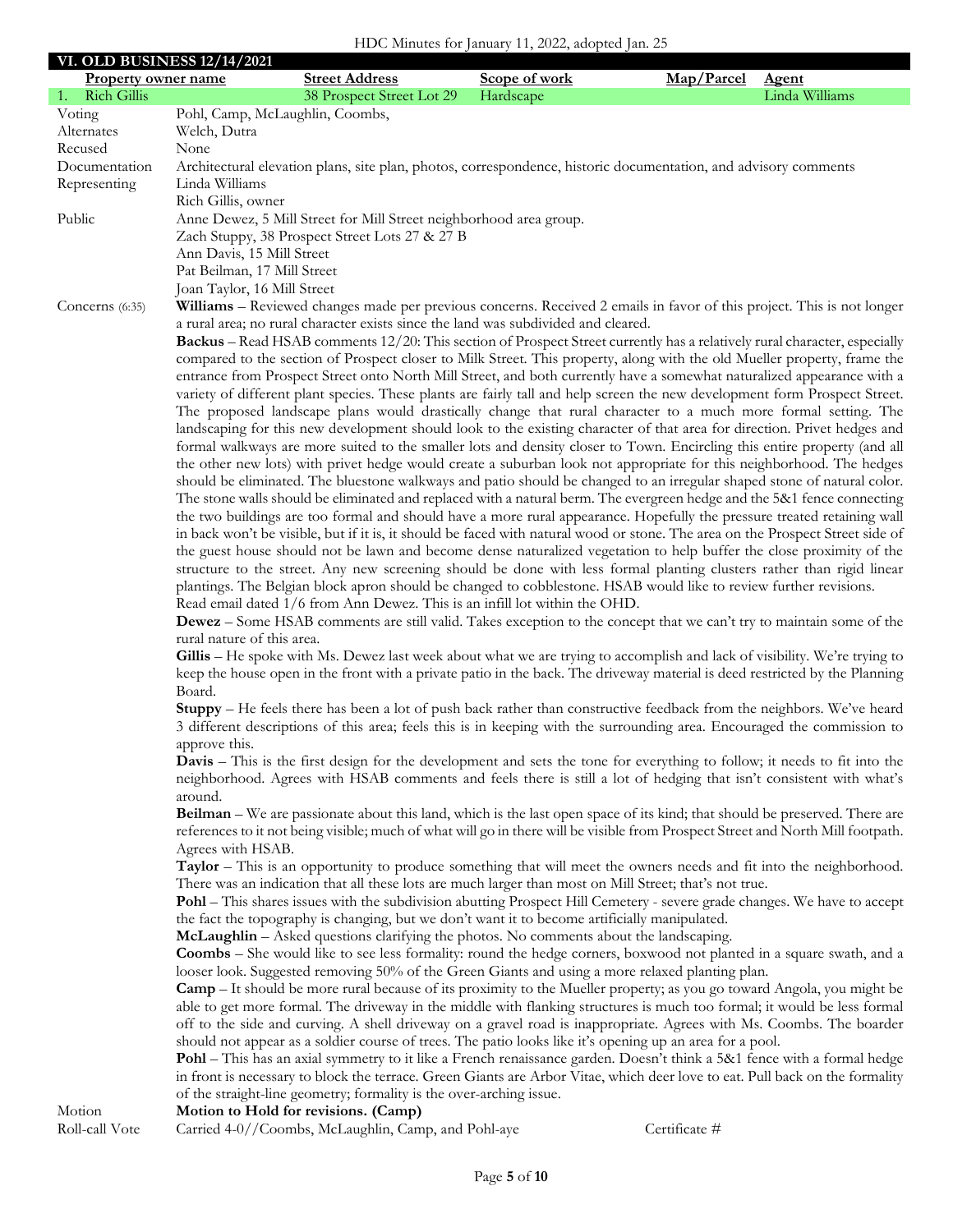|                     | HDC Minutes for January 11, 2022, adopted Jan. 25                                                                                                                                                                                                         |
|---------------------|-----------------------------------------------------------------------------------------------------------------------------------------------------------------------------------------------------------------------------------------------------------|
| 2. 23 Broad St, LLC | Emeritus<br>23 Broad Street<br>Fenestration & addition<br>42.4.2/77                                                                                                                                                                                       |
| Voting              | Pohl, McLaughlin, Coombs, Oliver, Welch                                                                                                                                                                                                                   |
| Alternates          | Dutra                                                                                                                                                                                                                                                     |
| Recused             | None                                                                                                                                                                                                                                                      |
| Documentation       | Architectural elevation plans, site plan, photos, historic documentation, advisory comments, Building with Nantucket in                                                                                                                                   |
|                     | Mind (BWNIM), and audio from prior hearing.                                                                                                                                                                                                               |
| Representing        | Matt MacEachern, Emeritus Development                                                                                                                                                                                                                     |
| Public              | Ann Lingeman Davis at 10 Ash Street                                                                                                                                                                                                                       |
|                     | John Pressman, 2 Ash Lane                                                                                                                                                                                                                                 |
|                     | Roberta Saint-Armour, 2 Ash Lane                                                                                                                                                                                                                          |
| Concerns $(7:19)$   | MacEachern – Reviewed changes made per previous concerns; there is historic evidence of and precedent for the side                                                                                                                                        |
|                     | deck. He looked into the mechanical equipment on the drawings but he isn't proposing and changes to them.                                                                                                                                                 |
|                     | Backus - This is an individually significant, post-1846 structure. Use is under Planning Board jurisdiction. Agrees about                                                                                                                                 |
|                     | having a stoop rather than deck; fenestration should be simple in nature                                                                                                                                                                                  |
|                     | Read HSAB comments 12/27: The existing exhaust vents and fans should be accurately represented on the elevations;                                                                                                                                         |
|                     | screening these from Ash Street would be a great improvement and benefit to the neighbors. Previous HDC comments                                                                                                                                          |
|                     | asked that the elevated seating deck be eliminated, yet it is still there; it is very visible and inappropriate in this location in<br>the OHD. A small stoop could be used for egress. Creating planting beds in front of the stairs and stoops for some |
|                     | vegetation would help buffer the highly developed courtyard area. The change from French doors to windows is good,                                                                                                                                        |
|                     | but there is still too much glass; reduce the size of the windows a little. HSAB would like to review further revisions                                                                                                                                   |
|                     | <b>Davis</b> – North elevation plans should indicate the central stack has a tall extender, which is far more prominent than                                                                                                                              |
|                     | articulated in the plan, and a fan set into the wall which is visible from Ash Lane. The deck still extends beyond the                                                                                                                                    |
|                     | friendship stairs and would be visible from many angles; the historic photo indicates a deck that doesn't extend past the                                                                                                                                 |
|                     | friendship stairs. Asked commissioners to hold the line on the deck.                                                                                                                                                                                      |
|                     | <b>Pressman</b> – HSAB focused on the deck; he agrees there is no place for the deck in the OHD and it should be no more                                                                                                                                  |
|                     | than a stoop. The played back comments of Ms. Thornewill and that were brought up to the HSAB regarding using the                                                                                                                                         |
|                     | west elevation door to the rear for egress; the argument against that was it was through the kitchen; when HSAB asked                                                                                                                                     |
|                     | that same question, they got a different answer. Ms. Oliver had referenced the negative impact of building to the owner's                                                                                                                                 |
|                     | own aspirations and not to guidelines set in BWNIM. This board should adhere to HSAB recommendations that the                                                                                                                                             |
|                     | egress be a stoop and fenestration reduced and uphold the principals of BWNIM.                                                                                                                                                                            |
|                     | Saint-Amour – We've asked for the same changes 3 or 4 times which haven't resulted in any substantial changes. The                                                                                                                                        |
|                     | huge deck jutting out is not in keeping with Nantucket. This is an important historic building.                                                                                                                                                           |
|                     | Oliver – Appreciates going back to simplification. In terms of the deck as egress, she wonders if it is necessary when there                                                                                                                              |
|                     | are several other doors on the rear portion of the building; the simple solution is to eliminate the deck and make it a bank                                                                                                                              |
|                     | of windows and/or have a minimal stoop with stairs toward the tent area.                                                                                                                                                                                  |
|                     | <b>Coombs</b> – We've heard enough about the doors and deck. The interior program isn't our concern. It should be a door                                                                                                                                  |
|                     | and stoop.                                                                                                                                                                                                                                                |
|                     | Welch – He doesn't disagree with much that's been said. Looking at the 1890 image against current photos, both the                                                                                                                                        |
|                     | former deck and current stairs are co-planer and it looks as if the prior outdoor porch became the shed addition not proud                                                                                                                                |
|                     | of the friendship stairs. The Sanborn map shows a deck but not the friendship stairs; that deck is now the addition with                                                                                                                                  |
|                     | the shed roof. Agrees there shouldn't be this large of a deck; suggested a single door toward the rear of the shed bumpout<br>with stairs leading to the awning area.                                                                                     |
|                     | McLaughlin – Most of the west elevation is visible; the 12-light doors are inappropriate in the OHD. On the north                                                                                                                                         |
|                     | elevation, asked if the metal vents and hoods could be reduced (no change to the north).                                                                                                                                                                  |
|                     | Pohl – North elevation, hopefully the vents and hoods will be screened. The deck and fenestration need to be pared down                                                                                                                                   |
|                     | more.                                                                                                                                                                                                                                                     |
| Motion              | Motion to Hold for revisions and to go back to HSAB. (Welch)                                                                                                                                                                                              |
| Roll-call Vote      | Carried 5-0//Oliver, Coombs, McLaughlin, Welch, and Pohl-aye<br>Certificate #                                                                                                                                                                             |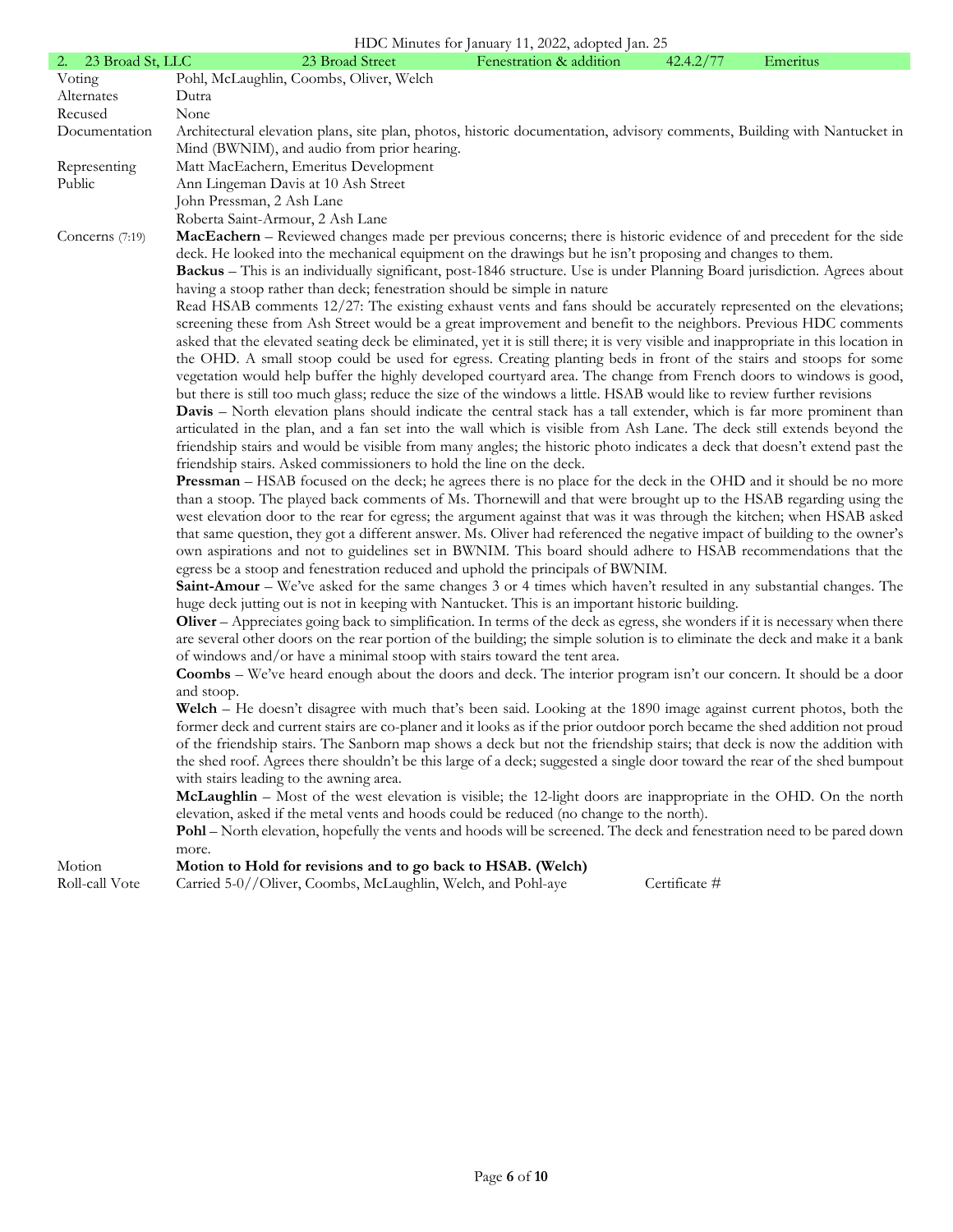| HDC Minutes for January 11, 2022, adopted Jan. 25 |  |  |
|---------------------------------------------------|--|--|
|                                                   |  |  |

|                                                             | <b>VII. NEW BUSINESS 12/21/2021</b>    |                                                                              |                                                                                                                                   |                         |                                |
|-------------------------------------------------------------|----------------------------------------|------------------------------------------------------------------------------|-----------------------------------------------------------------------------------------------------------------------------------|-------------------------|--------------------------------|
| <b>Property owner name</b><br>3 Beaver St LLC 12-5316<br>1. |                                        | <b>Street Address</b><br><b>3A Beaver Street</b>                             | Scope of work<br>Dormers, raise foundation                                                                                        | Map/Parcel<br>55.1.4/97 | <b>Agent</b><br>Polly Walldorf |
| Voting                                                      |                                        | Pohl, Camp, McLaughlin, Coombs, Oliver                                       |                                                                                                                                   |                         |                                |
| Alternates                                                  | Welch, Dutra                           |                                                                              |                                                                                                                                   |                         |                                |
| Recused                                                     | None                                   |                                                                              |                                                                                                                                   |                         |                                |
| Documentation                                               |                                        |                                                                              | Architectural elevation plans, site plan, photos, historical documents, and advisory comments.                                    |                         |                                |
| Representing                                                | Linda Williams                         |                                                                              |                                                                                                                                   |                         |                                |
| Public                                                      | None                                   |                                                                              |                                                                                                                                   |                         |                                |
| Concerns (7:59)                                             |                                        | Williams - Continuing to have a scan done                                    |                                                                                                                                   |                         |                                |
|                                                             | Not opened at this time.               |                                                                              |                                                                                                                                   |                         |                                |
| Motion                                                      |                                        | Motion to Hold for further information. (Oliver)                             |                                                                                                                                   |                         |                                |
| Roll-call Vote                                              |                                        | Carried 5-0//Camp, Coombs, McLaughlin, Oliver, and Pohl-aye                  |                                                                                                                                   | Certificate #           |                                |
|                                                             |                                        |                                                                              |                                                                                                                                   |                         |                                |
| John Manera<br>2.                                           |                                        | 4 Larrabee Lane                                                              | New dwelling                                                                                                                      | 55/102.7                | Linda Williams                 |
| Voting                                                      |                                        | Pohl, Camp, McLaughlin, Coombs, Oliver                                       |                                                                                                                                   |                         |                                |
| Alternates                                                  | Welch, Dutra                           |                                                                              |                                                                                                                                   |                         |                                |
| Recused                                                     | None                                   |                                                                              |                                                                                                                                   |                         |                                |
| Documentation                                               |                                        |                                                                              | Architectural elevation plans, site plan, photos, historical documents, and advisory comments.                                    |                         |                                |
| Representing                                                | Linda Williams                         |                                                                              |                                                                                                                                   |                         |                                |
| Public                                                      | None                                   |                                                                              |                                                                                                                                   |                         |                                |
| Concerns (8:00)                                             |                                        |                                                                              | Williams – This is being head for an updated site plan that reduces the size of the house.                                        |                         |                                |
|                                                             | Not opened at this time.               |                                                                              |                                                                                                                                   |                         |                                |
| Motion                                                      |                                        | Motion to Hold for a revised site plan. (Camp)                               |                                                                                                                                   |                         |                                |
| Roll-call Vote                                              |                                        | Carried 5-0//Oliver, Coombs, McLaughlin, Camp, and Pohl-aye                  |                                                                                                                                   | Certificate #           |                                |
|                                                             |                                        |                                                                              |                                                                                                                                   |                         |                                |
| 3. 8 North Star NT 12-5473                                  |                                        | 8 North Star                                                                 | Roof walk                                                                                                                         | 30/212                  | Linda Williams                 |
| Voting                                                      |                                        | Pohl, Camp, McLaughlin, Coombs, Oliver                                       |                                                                                                                                   |                         |                                |
| Alternates                                                  | Welch, Dutra                           |                                                                              |                                                                                                                                   |                         |                                |
| Recused                                                     | None                                   |                                                                              |                                                                                                                                   |                         |                                |
| Documentation                                               |                                        |                                                                              | Architectural elevation plans, site plan, photos, historical documents, and advisory comments.                                    |                         |                                |
| Representing                                                | Linda Williams                         |                                                                              |                                                                                                                                   |                         |                                |
| Public                                                      | None                                   |                                                                              |                                                                                                                                   |                         |                                |
| Concerns $(8:01)$                                           | Williams - presented project.          |                                                                              |                                                                                                                                   |                         |                                |
|                                                             |                                        |                                                                              | Backus - This was not reviewed by HSAB. Agrees that what's being presented fits the area.                                         |                         |                                |
|                                                             |                                        |                                                                              | Oliver – She got an outside staircase approved in this area due to lack of visibility and attests to the lack of visibility here. |                         |                                |
|                                                             |                                        | $\text{ Camp} - \text{She}$ is willing to accept this won't be very visible. |                                                                                                                                   |                         |                                |
|                                                             |                                        |                                                                              | Coombs - She wouldn't normally approve this but knows this won't be visible.                                                      |                         |                                |
|                                                             |                                        |                                                                              | <b>McLaughlin</b> – Believes the stairs will be visible because they're above the $1st$ floor.                                    |                         |                                |
|                                                             | <b>Pohl</b> – The back is not visible. |                                                                              |                                                                                                                                   |                         |                                |
| Motion                                                      | Motion to Approve. (Oliver)            |                                                                              |                                                                                                                                   |                         |                                |
| Roll-call Vote                                              |                                        | Carried 4-0//Oliver, Coombs, Camp, and Pohl-aye; McLaughlin-abstain          |                                                                                                                                   | Certificate #           | HDC2021-12-5473                |
| Sam Shamoun<br>4.                                           |                                        | 9 Field Avenue                                                               | New dwelling                                                                                                                      | 80/162.1                | Linda Williams                 |
| Voting                                                      |                                        | Pohl, Camp, McLaughlin, Coombs, Oliver                                       |                                                                                                                                   |                         |                                |
| Alternates                                                  | Welch, Dutra                           |                                                                              |                                                                                                                                   |                         |                                |
| Recused                                                     | None                                   |                                                                              |                                                                                                                                   |                         |                                |
| Documentation                                               |                                        |                                                                              | Architectural elevation plans, site plan, photos, historical documents, and advisory comments.                                    |                         |                                |
| Representing                                                | Linda Williams                         |                                                                              |                                                                                                                                   |                         |                                |
| Public                                                      | None                                   |                                                                              |                                                                                                                                   |                         |                                |
| Concerns (5:40)                                             |                                        |                                                                              | Williams – Continued for a new site plan. Asked if 38 Prospect Lot 29 could be heard ASAP.                                        |                         |                                |
|                                                             |                                        | Discussion about when 38 Prospect could be heard with a full board.          |                                                                                                                                   |                         |                                |
|                                                             | Not opened at this time.               |                                                                              |                                                                                                                                   |                         |                                |
| Motion                                                      |                                        |                                                                              | Motion to Hold at applicant's request for more information. (Camp)                                                                |                         |                                |
| Roll-call Vote                                              |                                        | Carried 5-0//Oliver, Coombs, McLaughlin, Camp, and Pohl-aye                  |                                                                                                                                   | Certificate #           |                                |
|                                                             |                                        |                                                                              |                                                                                                                                   |                         |                                |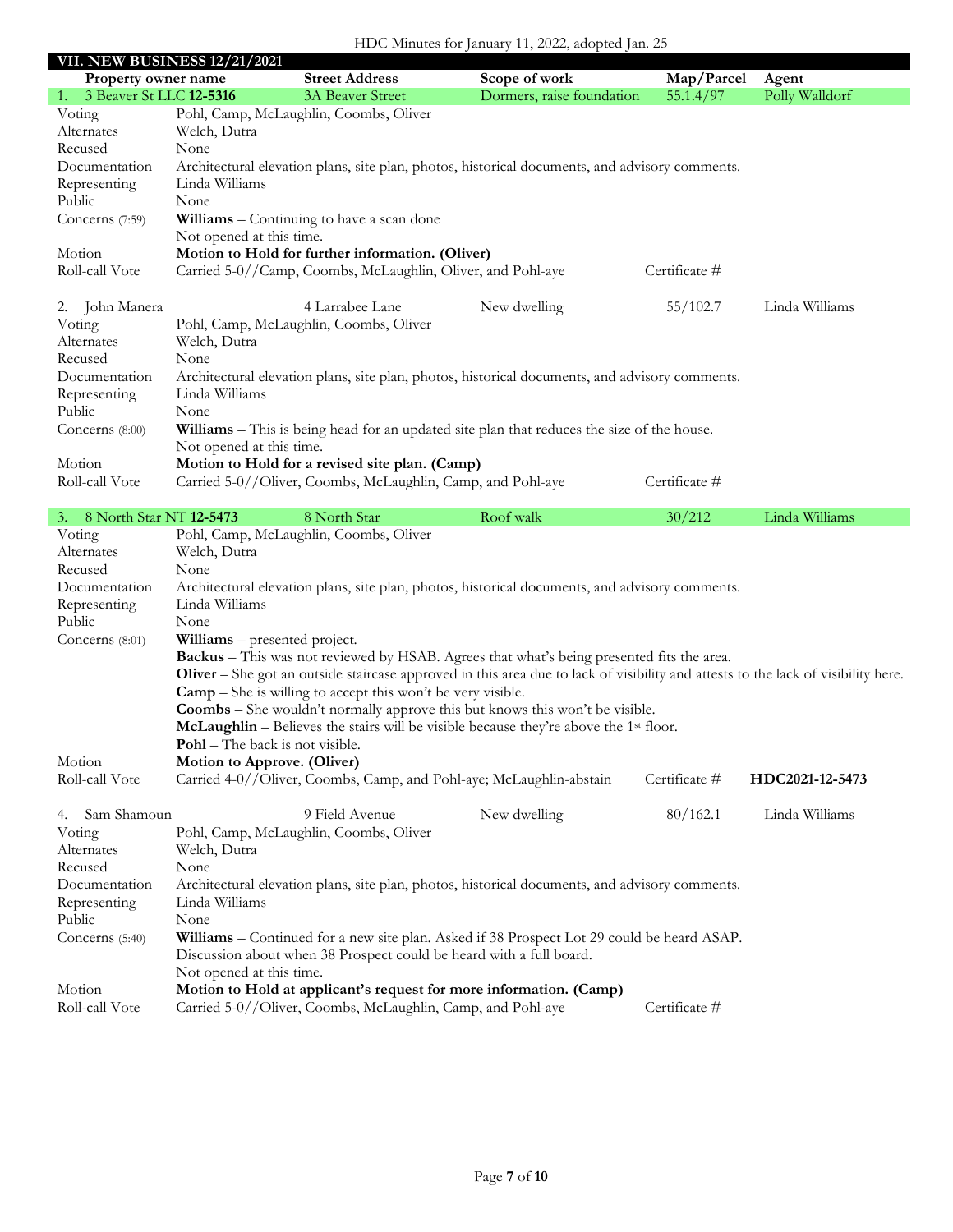|                                                                                                                      | VIII. OLD BUSINESS 12/28/2021                                                                                                                                                                                                                                                                                                                                                                                                                                                                                                                                                                                                                                                                                                                                                                                                                                                                                                                                                                                                                                                                                                                                                                                                                                                                                                                                                                                                                                                                                                                                                                                                                                                                                 |                                                                   |                                                                                                |               |                   |
|----------------------------------------------------------------------------------------------------------------------|---------------------------------------------------------------------------------------------------------------------------------------------------------------------------------------------------------------------------------------------------------------------------------------------------------------------------------------------------------------------------------------------------------------------------------------------------------------------------------------------------------------------------------------------------------------------------------------------------------------------------------------------------------------------------------------------------------------------------------------------------------------------------------------------------------------------------------------------------------------------------------------------------------------------------------------------------------------------------------------------------------------------------------------------------------------------------------------------------------------------------------------------------------------------------------------------------------------------------------------------------------------------------------------------------------------------------------------------------------------------------------------------------------------------------------------------------------------------------------------------------------------------------------------------------------------------------------------------------------------------------------------------------------------------------------------------------------------|-------------------------------------------------------------------|------------------------------------------------------------------------------------------------|---------------|-------------------|
| <b>Property owner name</b>                                                                                           |                                                                                                                                                                                                                                                                                                                                                                                                                                                                                                                                                                                                                                                                                                                                                                                                                                                                                                                                                                                                                                                                                                                                                                                                                                                                                                                                                                                                                                                                                                                                                                                                                                                                                                               | <b>Street Address</b>                                             | Scope of work                                                                                  | Map/Parcel    | <b>Agent</b>      |
|                                                                                                                      |                                                                                                                                                                                                                                                                                                                                                                                                                                                                                                                                                                                                                                                                                                                                                                                                                                                                                                                                                                                                                                                                                                                                                                                                                                                                                                                                                                                                                                                                                                                                                                                                                                                                                                               | 1. 13 Commercial Wf., LLC 09-4749 13 Commercial Wharf             | Revise changes on addition                                                                     | 42.2.4/10     | <b>NAG</b>        |
| Voting                                                                                                               |                                                                                                                                                                                                                                                                                                                                                                                                                                                                                                                                                                                                                                                                                                                                                                                                                                                                                                                                                                                                                                                                                                                                                                                                                                                                                                                                                                                                                                                                                                                                                                                                                                                                                                               | Pohl, Camp, McLaughlin, Coombs, Oliver                            |                                                                                                |               |                   |
| Alternates                                                                                                           | None                                                                                                                                                                                                                                                                                                                                                                                                                                                                                                                                                                                                                                                                                                                                                                                                                                                                                                                                                                                                                                                                                                                                                                                                                                                                                                                                                                                                                                                                                                                                                                                                                                                                                                          |                                                                   |                                                                                                |               |                   |
| Recused                                                                                                              | None                                                                                                                                                                                                                                                                                                                                                                                                                                                                                                                                                                                                                                                                                                                                                                                                                                                                                                                                                                                                                                                                                                                                                                                                                                                                                                                                                                                                                                                                                                                                                                                                                                                                                                          |                                                                   |                                                                                                |               |                   |
| Documentation                                                                                                        |                                                                                                                                                                                                                                                                                                                                                                                                                                                                                                                                                                                                                                                                                                                                                                                                                                                                                                                                                                                                                                                                                                                                                                                                                                                                                                                                                                                                                                                                                                                                                                                                                                                                                                               |                                                                   | Architectural elevation plans, site plan, photos, historical documents, and advisory comments. |               |                   |
| Representing                                                                                                         | Bill McGuire, Nantucket Architectural Group<br>Ann DeRuso, owner                                                                                                                                                                                                                                                                                                                                                                                                                                                                                                                                                                                                                                                                                                                                                                                                                                                                                                                                                                                                                                                                                                                                                                                                                                                                                                                                                                                                                                                                                                                                                                                                                                              |                                                                   |                                                                                                |               |                   |
| Public                                                                                                               | None                                                                                                                                                                                                                                                                                                                                                                                                                                                                                                                                                                                                                                                                                                                                                                                                                                                                                                                                                                                                                                                                                                                                                                                                                                                                                                                                                                                                                                                                                                                                                                                                                                                                                                          |                                                                   |                                                                                                |               |                   |
| Concerns $(8:14)$                                                                                                    |                                                                                                                                                                                                                                                                                                                                                                                                                                                                                                                                                                                                                                                                                                                                                                                                                                                                                                                                                                                                                                                                                                                                                                                                                                                                                                                                                                                                                                                                                                                                                                                                                                                                                                               |                                                                   |                                                                                                |               |                   |
|                                                                                                                      | McGuire - Reviewed changes made per previous concerns and HSAB's comments.<br><b>Backus</b> – Read HSAB comments 1/10: The proposed revisions are an improvement. However, there should be some<br>additive massing on the west facing gable; the tall two-story gable could be a one-story shed roof with a dormer, similar<br>to what is existing. The proposed north portico feels out of scale and could be enlarged and changed to a shed roof to<br>lower the front roof edge. After the neighboring building to the east on the Land Bank property is removed, the east<br>elevation will be very visible; that wall should have more consistent fenestration floor to floor, and the small windows<br>should change to full size to help fill the space. East elevation massing overwhelms that side. HSAB would like to see<br>further revisions.<br>The main façade faces Commercial; this is moving in a better direction but agrees additive massing should be added to the<br>west elevation.<br>DeRuso - This is in line with but smaller to the neighbor heading toward Washington Street. Asserts all structures along<br>the Wharf is 2 stories. We will be landscaping the east side.<br><b>Camp</b> – She has no concerns.<br><b>Coombs</b> – She'd like to see some more 1-story additive massing. This tends to be big for Commercial Wharf.<br>Oliver – Appreciates the changes. She concurs the east elevation will be very visible when the abutting structure is<br>removed; it's currently a big box. The front is more successful. She has no concerns.<br>McLaughlin - The north elevation, asked about the lattice (existing). West elevation, the double decks might exceed the |                                                                   |                                                                                                |               |                   |
| Motion                                                                                                               | guidelines.                                                                                                                                                                                                                                                                                                                                                                                                                                                                                                                                                                                                                                                                                                                                                                                                                                                                                                                                                                                                                                                                                                                                                                                                                                                                                                                                                                                                                                                                                                                                                                                                                                                                                                   | Motion to Approve as submitted. (Coombs)                          |                                                                                                |               |                   |
| Roll-call Vote                                                                                                       |                                                                                                                                                                                                                                                                                                                                                                                                                                                                                                                                                                                                                                                                                                                                                                                                                                                                                                                                                                                                                                                                                                                                                                                                                                                                                                                                                                                                                                                                                                                                                                                                                                                                                                               | Carried 4-1//Oliver, Camp, Coombs, and Pohl-aye; McLaughlin-nay   |                                                                                                | Certificate # | HDC2021-09-4749   |
| Matt O'Connor<br>2.<br>Voting<br>Alternates<br>Recused<br>Documentation<br>Representing<br>Public<br>Concerns (8:33) | Camp, Coombs<br>None<br>Oliver<br>Katy Mitchell, KM Designs<br>Linda Williams<br>Gregg Tivnan, 13 MacLean Lane<br>No quorum.                                                                                                                                                                                                                                                                                                                                                                                                                                                                                                                                                                                                                                                                                                                                                                                                                                                                                                                                                                                                                                                                                                                                                                                                                                                                                                                                                                                                                                                                                                                                                                                  | 16 Tashama Lane<br>Landscape design plans, site plan, and photos. | Add spa & retaining wall                                                                       | 55/481        | <b>KM</b> Designs |
| Motion                                                                                                               |                                                                                                                                                                                                                                                                                                                                                                                                                                                                                                                                                                                                                                                                                                                                                                                                                                                                                                                                                                                                                                                                                                                                                                                                                                                                                                                                                                                                                                                                                                                                                                                                                                                                                                               | No action taken due to lack of quorum                             |                                                                                                | Certificate # |                   |
| Roll-call Vote                                                                                                       | N/A                                                                                                                                                                                                                                                                                                                                                                                                                                                                                                                                                                                                                                                                                                                                                                                                                                                                                                                                                                                                                                                                                                                                                                                                                                                                                                                                                                                                                                                                                                                                                                                                                                                                                                           |                                                                   |                                                                                                |               |                   |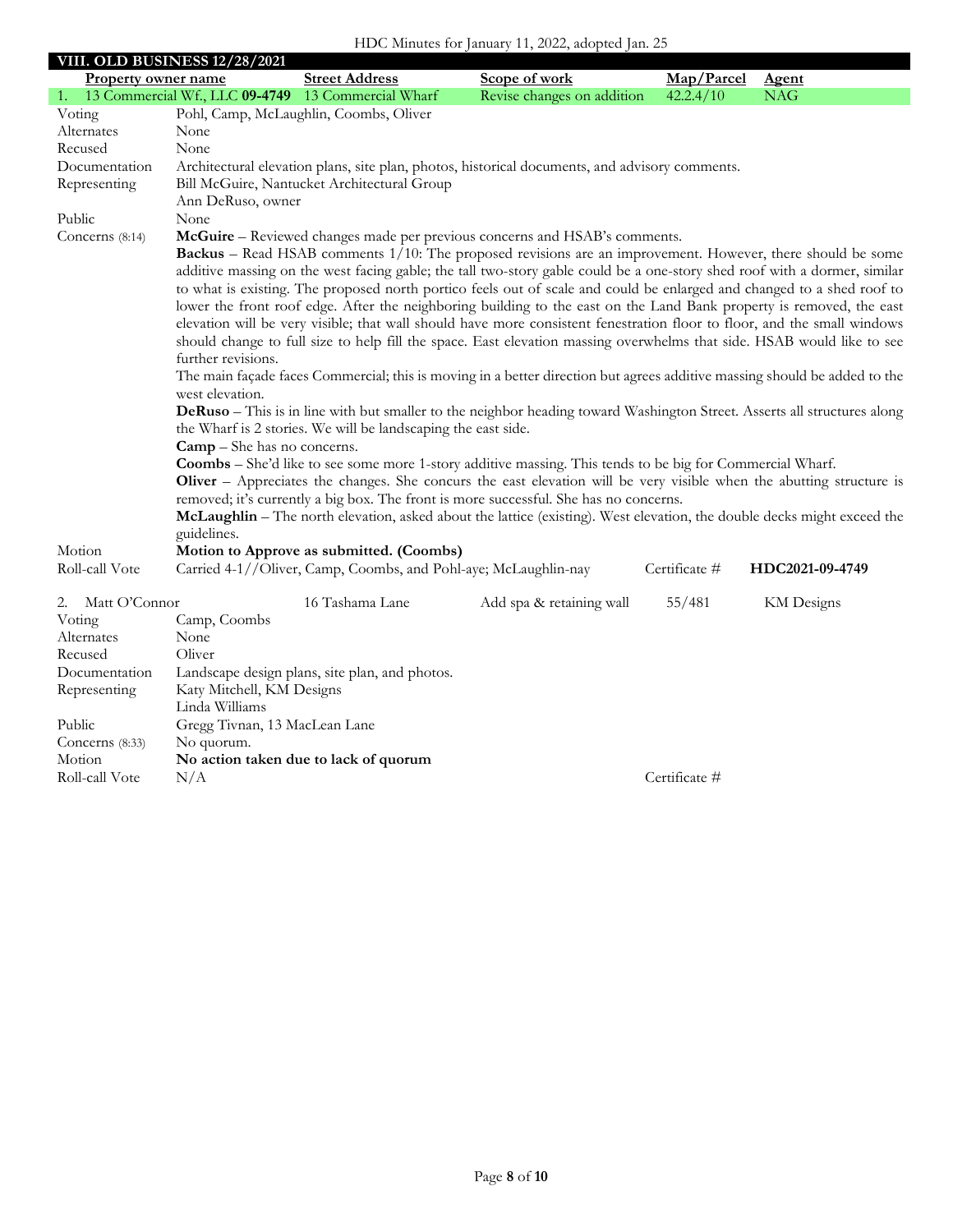|         |                            |                                       |                                                                       | HDC Minutes for January 11, 2022, adopted Jan. 25                                                                                   |                       |                              |
|---------|----------------------------|---------------------------------------|-----------------------------------------------------------------------|-------------------------------------------------------------------------------------------------------------------------------------|-----------------------|------------------------------|
| 3.      | Robert Meyer 10-4866       |                                       | 307 Polpis Road                                                       | New Dwelling                                                                                                                        | 25/39                 | <b>CWA</b>                   |
| Voting  |                            | Pohl, McLaughlin, Coombs, Oliver      |                                                                       |                                                                                                                                     |                       |                              |
|         | Alternates                 | None                                  |                                                                       |                                                                                                                                     |                       |                              |
| Recused |                            | None                                  |                                                                       |                                                                                                                                     |                       |                              |
|         | Documentation              |                                       | Architectural elevation plans, site plan, and photos.                 |                                                                                                                                     |                       |                              |
|         | Representing               | Chip Webster, Chip Webster Associates |                                                                       |                                                                                                                                     |                       |                              |
| Public  |                            | None                                  |                                                                       |                                                                                                                                     |                       |                              |
|         | Concerns (8:35)            |                                       |                                                                       | Webster – Reviewed changes made per previous concerns. This was on the view list and there was a pole up. Trim is                   |                       |                              |
|         |                            | natural to weather.                   |                                                                       |                                                                                                                                     |                       |                              |
|         |                            |                                       |                                                                       | McLaughlin - East and west elevations, the deck is over 8' deep and needs to be brought back. West elevation, there's a             |                       |                              |
|         |                            |                                       |                                                                       | lot of glass on the 1 <sup>st</sup> floor. North elevation, this side would be visible from Polpis Road and the Cranberry bogs; the |                       |                              |
|         |                            |                                       |                                                                       | fenestration needs to be reduced. He'd like to view this. There are 18 French doors; the structure has too much glass.              |                       |                              |
|         |                            |                                       |                                                                       |                                                                                                                                     |                       |                              |
|         |                            |                                       |                                                                       | Oliver – Appreciates going to shingles. The east elevation faces the driveway and has no proper front door, and it needs            |                       |                              |
|         |                            |                                       |                                                                       | one. Don't need French doors on every façade. East and west elevations have an anomaly at the top of the ridge (drawing             |                       |                              |
|         |                            |                                       |                                                                       | error). Given the location, much of this is okay. There is an overabundance of glass on the north elevation but doesn't             |                       |                              |
|         |                            | think it will be visible.             |                                                                       |                                                                                                                                     |                       |                              |
|         |                            |                                       |                                                                       | <b>Coombs</b> – Appreciates changes made. Agrees with what's been said. She too would like to see a proper front door.              |                       |                              |
|         |                            |                                       |                                                                       | Pohl – The "front" door is in a single-story mass so isn't actually a proper front door. Most of us are comfortable due to          |                       |                              |
|         |                            | limited to no visibility.             |                                                                       |                                                                                                                                     |                       |                              |
| Motion  |                            |                                       |                                                                       | Motion to Approve through staff with the front door in the east elevation gable mass in place of the left French                    |                       |                              |
|         |                            |                                       |                                                                       | doors and reduce the 2 <sup>nd</sup> -floor deck on the north elevation to 8' deep. (Coombs)                                        |                       |                              |
|         | Roll-call Vote             |                                       | Carried 4-0//Oliver, McLaughlin, Coombs, and Pohl-aye                 |                                                                                                                                     | Certificate #         | HDC2021-10-4866              |
|         |                            |                                       |                                                                       |                                                                                                                                     |                       |                              |
|         |                            | 4. Nice to Be Back, LLC 11-5037       | 43 Kendrick Street                                                    | New pool                                                                                                                            | 76.4.3/31             | <b>CWA</b>                   |
| Voting  |                            | Pohl, Camp, McLaughlin, Coombs        |                                                                       |                                                                                                                                     |                       |                              |
|         | Alternates                 | None                                  |                                                                       |                                                                                                                                     |                       |                              |
|         | Recused                    | None                                  |                                                                       |                                                                                                                                     |                       |                              |
|         | Documentation              |                                       | Landscape design plans, site plan, and photos.                        |                                                                                                                                     |                       |                              |
|         | Representing               | David Bartsch                         |                                                                       |                                                                                                                                     |                       |                              |
| Public  |                            | None                                  |                                                                       |                                                                                                                                     |                       |                              |
|         |                            |                                       |                                                                       |                                                                                                                                     |                       |                              |
|         |                            |                                       |                                                                       |                                                                                                                                     |                       |                              |
|         | Concerns $(6:32)$          |                                       | Discussion about holding for Thursday and a 5-person board.           |                                                                                                                                     |                       |                              |
|         |                            |                                       |                                                                       | <b>Bartsch</b> – Reviewed changes made per previous concerns. The pool is 60' long.                                                 |                       |                              |
|         |                            |                                       |                                                                       | <b>Camp</b> – She's uncomfortable approving this without seeing what will take place regarding the berm; she wants to see a         |                       |                              |
|         |                            |                                       | cross-section of the proposed berm. The driveway looks large and odd. |                                                                                                                                     |                       |                              |
|         |                            |                                       |                                                                       | Coombs - Thinks the pool should be reduced. The berm should flow naturally into the land.                                           |                       |                              |
|         |                            |                                       |                                                                       | McLaughlin - No comments on the landscape plan. He thinks it's approvable.                                                          |                       |                              |
|         |                            |                                       |                                                                       | Pohl – Our view of this has been tainted because of the straight, 6' berm set right against the road. Mr. Bartsch is proposing      |                       |                              |
|         |                            |                                       |                                                                       | a bio-morphic berm following natural contours set farther from the road and only about 3' tall.                                     |                       |                              |
| Motion  |                            |                                       |                                                                       | Motion to Approve as submitted. (McLaughlin) not carried Camp and Coombs-nay                                                        |                       |                              |
|         |                            |                                       | Motion to Hold for revisions. (Coombs)                                |                                                                                                                                     |                       |                              |
|         | Roll-call Vote             |                                       | Carried 4-0//McLaughlin, Camp, Coombs, and Pohl-aye                   |                                                                                                                                     | Certificate #         | HDC2021-11-5037              |
|         |                            | Rest held for Thursday, January 13th. |                                                                       |                                                                                                                                     |                       |                              |
| 5.      | Kim Wentworth 11-5168      |                                       | 14 Lincoln Avenue                                                     | Move & increase pool                                                                                                                | 30/182                | Mark Cutone                  |
| 6.      | NIR Retail LLC 11-5041     |                                       |                                                                       |                                                                                                                                     |                       |                              |
| 7.      | 22 Easton, LLC 06-4026     |                                       | 4 Harbor Square<br>22 Easton Street                                   | Renovate building<br>Pool & hardscape                                                                                               | 42.2.4/1<br>42.1.1/12 | Workshop APD<br>Ahern Design |
| 8.      |                            |                                       | 10 Union Street                                                       |                                                                                                                                     |                       |                              |
|         | Okay Okay House 10-4821    |                                       |                                                                       | Parking & patio                                                                                                                     | 42.3.1/43             | <b>BPC</b> Architecture      |
| 9.      |                            | Family Ties Ack, LLC 11-5125          | 11 Alliance Lane                                                      | Pool, court, hardscape                                                                                                              | 39/24.1               | Atlantic Landscaping         |
|         |                            | 10. Family Ties Ack, LLC 11-5159      | 11 Alliance Lane                                                      | New dwelling                                                                                                                        | 39/24.1               | Studio Ppark                 |
|         |                            | IX. NEW BUSINESS 01/04/2022           |                                                                       |                                                                                                                                     |                       |                              |
|         | <b>Property owner name</b> |                                       | <b>Street Address</b>                                                 | Scope of work                                                                                                                       | Map/Parcel            | <b>Agent</b>                 |
| 1.      | Michael Robinson           |                                       | 13 Fayette Street                                                     | Roof walk                                                                                                                           | 42.3.2/28             | Sanne Payne                  |
| 2.      | Mayberry N.T.              |                                       | 9 Fair Street                                                         | Roof change garage                                                                                                                  | 42.3.2/4              | Linda Williams               |
| 3.      | Mayberry N.T.              |                                       | 9 Fair Street                                                         | Roof walk skirt                                                                                                                     | 42.3.2/4              | Linda Williams               |
| 4.      | Chandra Miller             |                                       | 9 Magnolia Avenue                                                     | Change windows                                                                                                                      | 73.3.1/85             | Chandra Miller               |
| 5.      | Faith Breen 11-5147        |                                       | 19 Broadway Sias                                                      | Roof change                                                                                                                         | 73.1.3/111            | <b>Steven Stockigt</b>       |
| 6.      | Brett Fodiman 12-5374      |                                       | 3 Tetawkimo Drive                                                     | New dwelling                                                                                                                        | 53/41                 | <b>CWA</b>                   |
| 7.      | John Wolff 12-5385         |                                       | 32 Woodbine Road                                                      | New 2 <sup>Nd</sup> dwelling                                                                                                        | 80/18                 | <b>MCA</b>                   |
| 8.      | Grace Hull 12-5397         |                                       | 27 Beach Grass Road                                                   | New dwelling                                                                                                                        | 68/380                | Topham Design                |
| 9.      | Christian Brunet 12-5377   |                                       | 4 Quidnet Road                                                        | M.H. alterations                                                                                                                    | 20/709                | Permit Plus                  |
| 10.     | Christian Brunet 12-5376   |                                       | 4 Quidnet Road                                                        | Cottage alterations                                                                                                                 | 20/709                | Permit Plus                  |
| 11.     | Paul Darrah 12-5393        |                                       | 28 North Water Street                                                 | Dormer fenst chng                                                                                                                   | 42.4.3/22             | <b>EMDA</b>                  |
|         | 13. John Barry 12-5398     | 12. Barbara VonDerGorben 12-5388      | 132 Main Street<br>22 Eel Point Road                                  | Hardscape<br>Demo or move off garage                                                                                                | 42.3.3/45<br>40/45    | Grady Murtagh<br>Emeritus    |